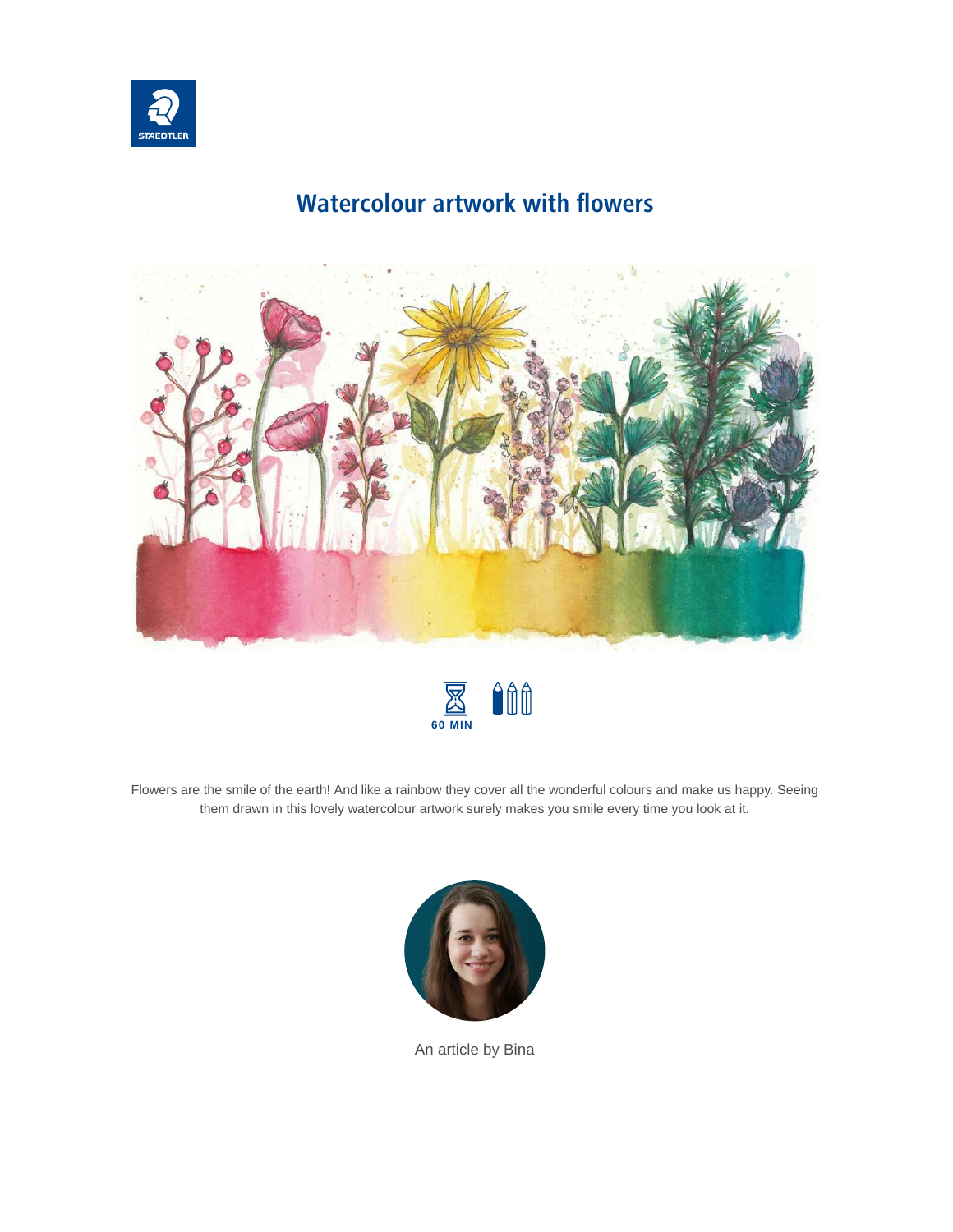## **Step-by-step tutorial**





Distribute eight coloured areas next to each other on the bottom of your paper using the wide tip of the brush pen. They do not have to be spaced at the same distance and can have different widths – this will make your motif more exciting.



Use the water brush to blend the coloured areas together.







By brushing off some of the colour from the water brush onto a separate surface (like foil) you can dilute the colours with water. Pick up these colours again with the water brush and create a background matching your gradient with indicated flowers.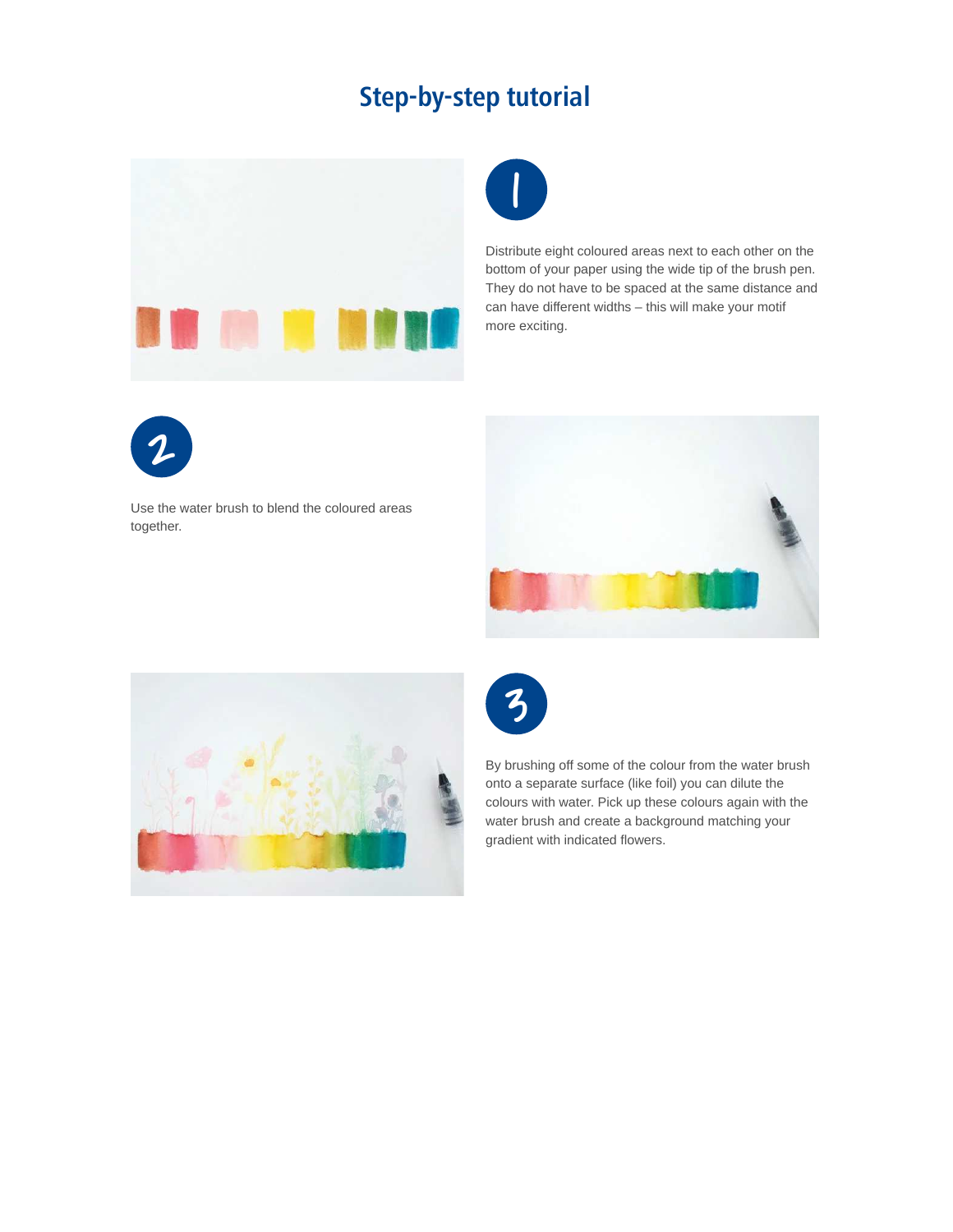

With the thin tip of the Watercolour Brush Pen you can draw the flowers. Then blend the colours together with your water brush.







Now contour the flowers to let them pop off the rest of the artwork using the pigment liner 0.1.



Then you can use the watercolour graphite pencil in 4B to create shadows. Again, use water to make them blend into your picture.

Finally, you can sprinkle some colour onto your paper by picking up some colour with the tip, holding the water brush and lightly tapping on it while holding it over your paper.